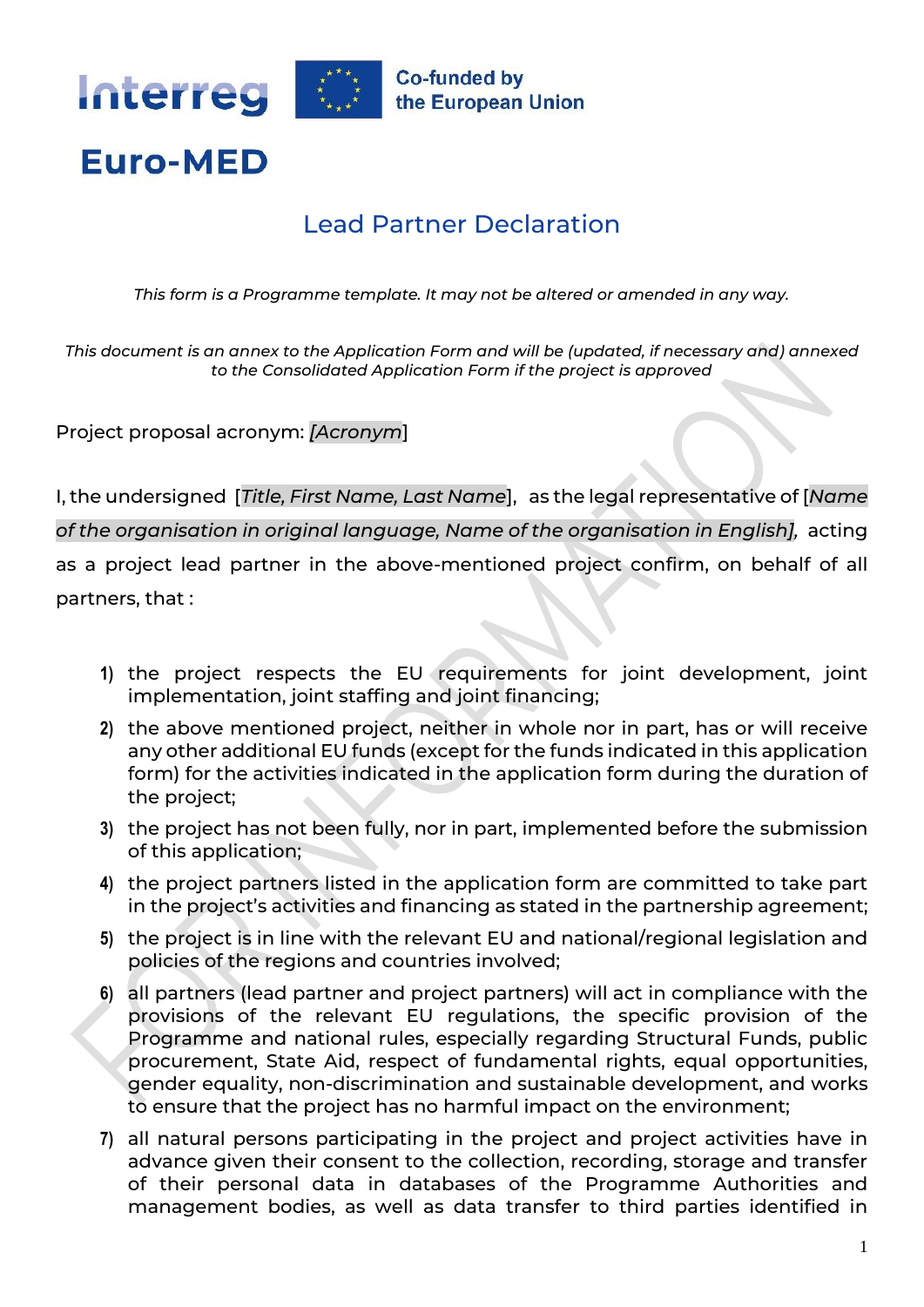

## **Euro-MED**

Interreg Euro-MED Programme's privacy policy, in accordance with the provisions for data transfer and data processing described in Regulation (EU) 2016/679 (General Data Protection Regulation/GDPR);

In addition, on behalf of the institution I represent in its role of project partner I:

- **1)** confirm that the institution I represent commits itself to the project, and intends to provide the total amount of EUR [XXX] as national co-financing<sup>1</sup> to the total eligible budget for my institution;
- **2)** am aware of the Programme rules on reimbursement and non-existence of advance payment for the implementation of project activities and confirm the availability of own resources for pre-financing the planned activities and understand which role the institution I represent will have in the project;
- **3)** declare that the institution I represent is not under bankruptcy proceedings, bears full legal capacity and is financially reliable, and that its foundation and activities are in line with the respective national legislation;
- **4)** confirm that no expenditure related to the above-mentioned project has been, is or will be funded, in part or in whole, by any other EU-funded programme;
- **5)** declare to accept all obligations as a project partner deriving from the Subsidy Contract, (which will be signed after the approval of the project proposal), and declare to respect the commitments foreseen in the Partnership Agreement (which will be concluded between all partners participating in the project), and in the Programme Manual;
- **6)** declare that the institution I represent commits itself in complying with the relevant public procurement rules (EC, national and internal), or at least respecting the basic principles on which procurement standards are based<sup>2</sup>, and in making the results available to the public;
- **7)** declare that the information concerning my institution, as provided in the application form is accurate, complete and true;
- **8)** confirm that, in accordance with the application form submitted, the travel and accommodation costs<sup>3</sup> of the project for my institution:

will be declared on the basis of the applicable flat rate, according to the Programme rules; OR

- Will be declared as real cost incurred.
	- **9)** am aware of that the share of the preparation cost for my institution is the TOTAL amount of EUR [XXX];

<sup>&</sup>lt;sup>1</sup> Which is 20% of the TOTAL budget foreseen for my institution.

<sup>2</sup> For more details, see Manual section III B

<sup>&</sup>lt;sup>3</sup> For more details, see Manual section III A